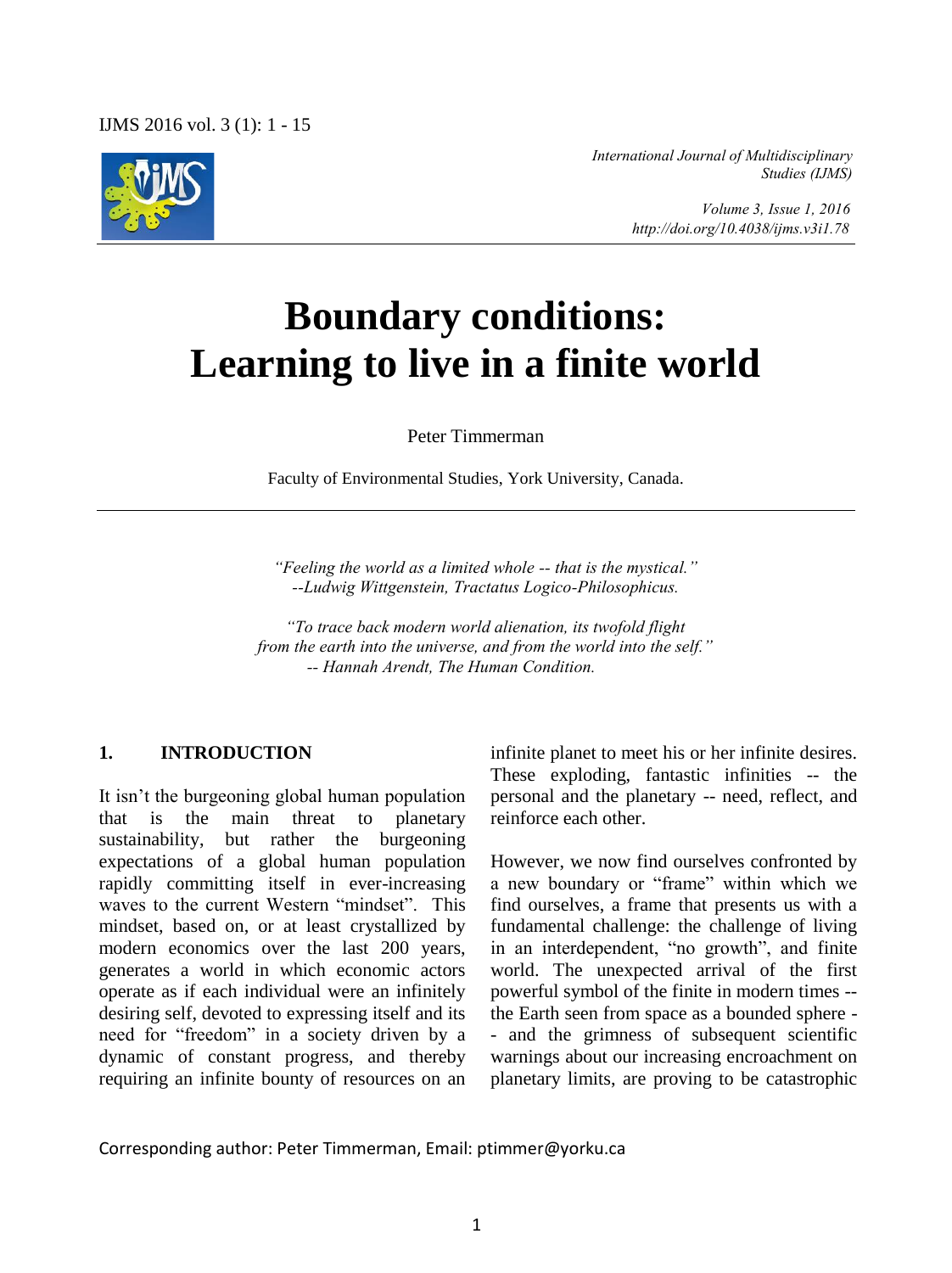to the continued proliferation of endless infinities, fueled as they are by misconceived notions of progress, and a toxic concoction of neo-classical economics and Romantic individualism.

This confrontation with boundedness is the connecting theme underscoring, expressing, and exemplifying such cultural shifts as: the rise of ecological understanding, the deepening of environmental consciousness, the potentially transformative insights of ecological economics, and expressions of pre-emptive mourning for a deteriorating future.

This tightening of habitable boundaries around the Earth (visually, socially, imaginatively, scientifically) is causing what I call an "implosion of sensibility" -- a slow replacement of the images, metaphors and ideals of the infinite self of the modern individual with a new (and also in many ways very old) ethos based on the images, metaphors, and ideals of a finite, bounded person, earthbound -- a person whose growth and personal development is intensive rather than extensive.

The sources and implications of this belated, but quickening turn -- or return -- to living according to such a finite and bounded ethos are sketched out in the rest of this paper.



Figure 1. Planet Earth

#### **2. EXPLOSION AND AFTER**

 In the 1970s, the prophetic theorist Marshall McLuhan argued that with the arrival of the image of the Earth from space, and with the almost simultaneous growth of the "satellite surround", there was no longer any wilderness left on earth (e.g. Culture is Our Business, 1970). More profoundly, and by making reference to the familiar image from Psychology textbooks of the figure/ground reversal (enshrined in the duck/rabbit or the kissers/flower vase (see Figure 2), McLuhan stated that the Earth, which was once the ground on which the human "figured", had now become a figure within the ground of the human enterprise. He noted that we are now able to hold the world in our heads and our hands. We can focus our attention on the world as a whole, and speak of "managing planet earth". It can become subject to global imperialism on a practical, local scale. We can drop drones on anyone we please anywhere we please. We have reached what was once the "God's eye view".



Figure 2.

Ironically enough, this encirclement of the earth, this revelation of its extraordinary living boundedness from a God's eye view perspective, was the unexpected result of a long dynamic drive towards the infinite -- what we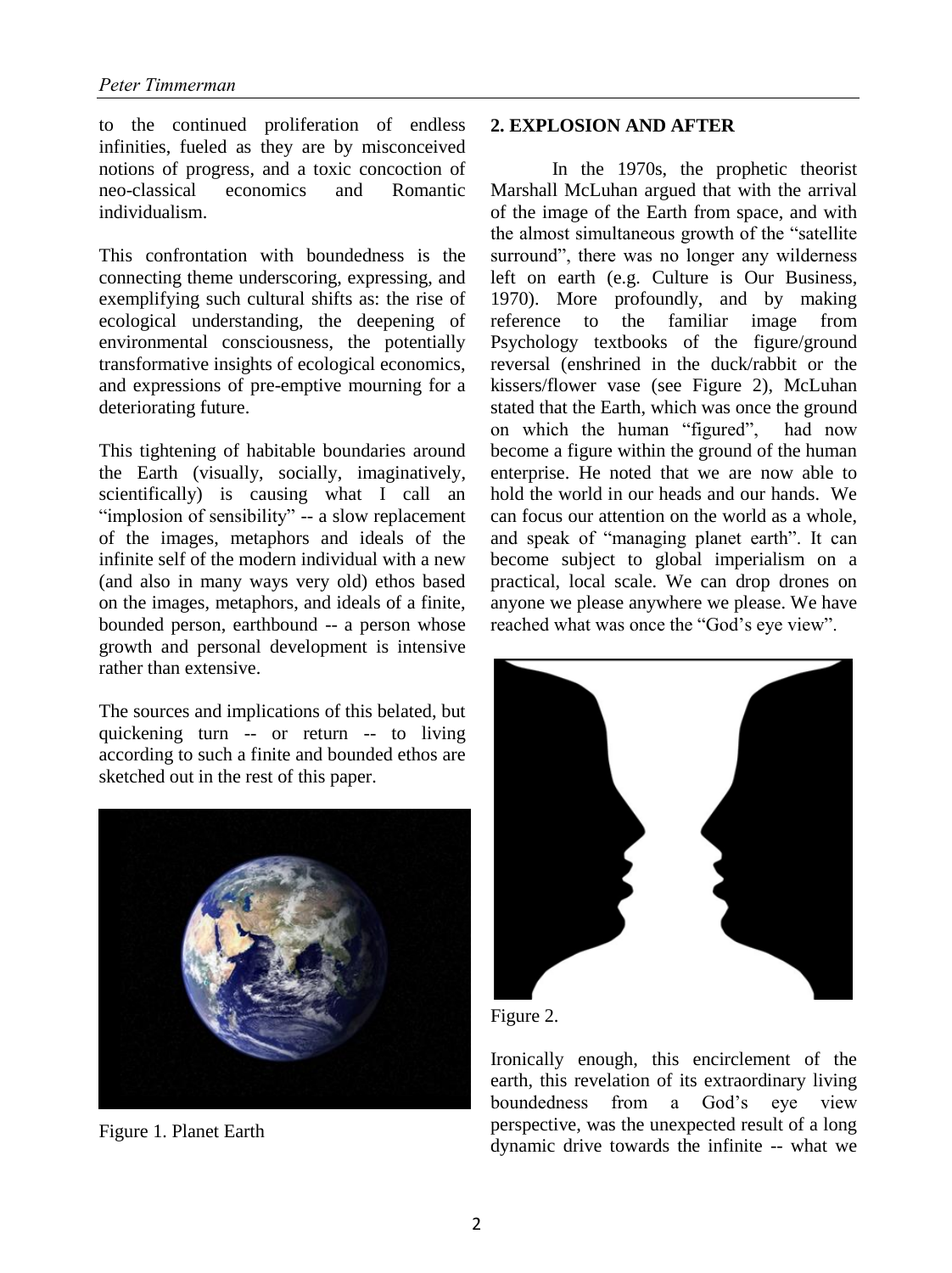might in fact call the modernist project of replacing God with ourselves. The aspirational agenda of modernity: freedom from constraint, freedom of movement, freedom from dependence on others, and of course immortality -- these derive from the original model, the omnipotent, omniscient, all-seeing God as a kind of draft, or "stalking horse" for us.

This modernist agenda was fueled by the wellknown sagas of the Scientific and Industrial Revolutions, those astonishing breakthroughs and breakings away from previous natural and technical constraints on population, agriculture and energy use; as well as the toppling of the ancient fossilized regimes of king and priest in the related sequence of political Revolutions (Wrigley, 2010) . This explosive dynamic of revolt from constraint was echoed and reinforced by a complementary dynamic creation and conceptualization of the modern individual, articulated most powerfully in the poetic stirrings of late 18th and 19th century Romanticism. While Romanticism itself came about in part as a resistance to the bleaker aspects of the emerging modern world, it ironically also contributed to the heroic glorification of the "strivings" of humankind to "break all the chains".

There is no room here to explore this topic in detail, except to say that Romantic individualism was born both as an internalization of the new powers of emerging modern heroes (cf. Napoleon), and as a reaction against the mobilization of mass numbers of people in industrial, military, and sociopolitical contexts (that is, I am not a statistic, I am an individual!). I simply cite a famous description of modern man released from bondage, as seen through the eyes of Percy Shelley:

The loathsome mask has fallen, the man remains

 Sceptreless, free, uncircumscribed, but man Equal, unclassed, tribeless, and nationless,

Exempt from awe, worship, degree, the king

Over himself; just, gentle, wise; but man

Passionless--no, yet free from guilt or pain,

 Which were, for his will made or suffered them;

 Nor yet exempt, though ruling them like slaves,

From chance, and death, and mutability,

 The clogs of that which else might oversoar The loftiest star of unascended heaven,

 Pinnacled dim in the intense inane. (Prometheus Unbound, end of Act III (1820)

This is the Romantic individualist hope under construction. Human beings are not yet free of all constraints, but perhaps in time and with enough resources they will become as God, should they find a way around chance, and death, and change.

# **3. INFINITE ECONOMICS**

This soaring desire was captured and reconfigured by the arrival of modern standard economics. Modern standard economics began as a description of the quickening movement of goods, services, and people in early capitalism, and then evolved from the middle of the 18th to the end of the 19th century into a strange quasiscientific model (dubbed neo-classicism) that sketched out the workings of an abstract market of utilitarian individuals rationally maximizing the fulfillment of their infinite desires under conditions of scarcity.

The appeal of this model to its originators, and to subsequent generations, is primarily due to its seeming explanatory power, its simplicity, purity, and its mathematizeability. It is one of the earliest systems models -- deliberately aping Newtonian physics -- and it contains within it an almost magical and paradoxical microlevel/macro-level opposition (deriving originally from Bernard de Mandeville's Fable of the Bees (1715), a satirical work that promoted spending on "private vice" as promoting employment and the enrichment of the larger "public virtue"). Thus, the individual pursuing personal aspirations, however self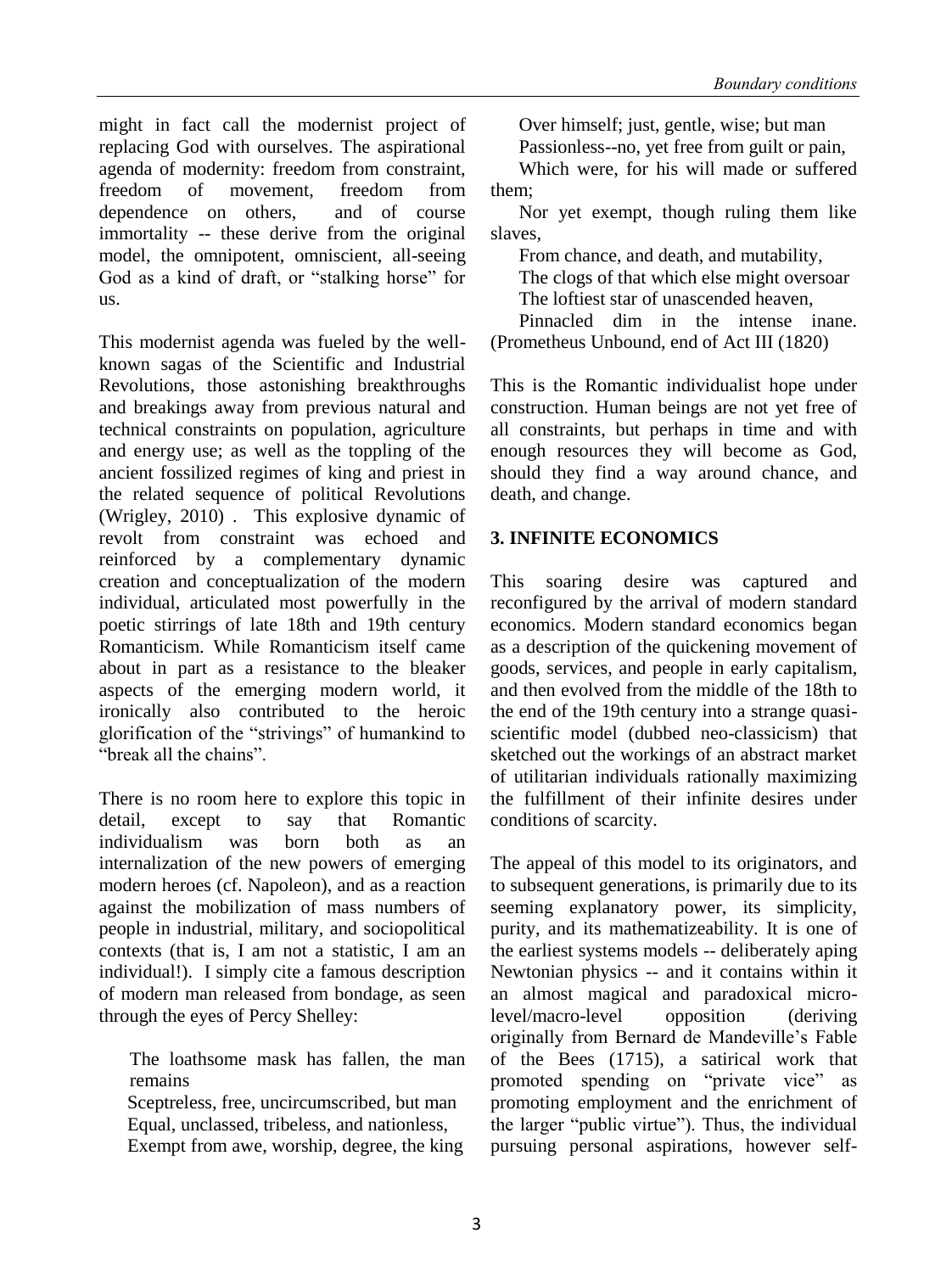interested, contributes unwittingly to the wellbeing of all. Adam Smith's Wealth of Nations (1776) carried this model further, and in more detail, and essentially founded modern economic theory. As a model, it captures some of the aspirations of the Romantic individual, marrying the expression of infinite aspiration to the emerging toolbox of 19th century physics and statistics. Ultimately, as economics developed, it produced the following rough little summary sketch: individuals have desires that are deemed to be essential to their selffulfillment; these desires can, on a grand scale, be managed and adjudicated through the neutral mechanism of market prices; everyone involved is assumed to have perfect information from which to make their choices; demand curves beautifully intersect supply curves; all markets clear; everything is either at, or tending towards equilbrium; etc., etc.

A further appeal of this model was that it also captured -- and subsequently fostered -- a modern phenomenon dubbed "disembedding". The basic idea of "disembedding", as originally described in the work of Karl Polanyi (The Great Transformation, 1944) and adopted by later influential sociologists like Anthony Giddens (1991), focusses on how the arrival of capitalism uprooted labour, land and capital from their original contexts and dissolved them into marketable commodities. Ripping people and things out of the web of their original homes and relationships enables them (to use Marxist terminology) to be priced according to "exchange value" as opposed to ordinary "use value", and thus makes them intercomparable and interchangeable with everything else. Once on the market, everything now has its price, and its value is that price. The specific, embedded character of things is replaced by whatever they are now worth, as priced in the universal market.

 These forces of commodification and marketization are the acid bath of modernity as it spreads. Their assault on traditional webs of life has historically been the source of agonies of many kinds as they disembed, uproot and dissolve alternative forms of social and cultural meaning all over the world in the name of capitalist development. What has made this phenomenon particularly poisonous in the modern era is the combining of the dynamic of capitalist disembedding, fostered by neoclassical assumptions of theoretical purity, with the arrival of cheap fossil fuels.

Fossil fuels first generated the quintessential portable modern invention, the steam engine. These engines could be located almost anywhere (thus de-localizing energy supply). Then, as the Industrial Revolution proceeded, further inventions and applications of fossil fuels accelerated this process, particularly in transportation, to the point where we now live in what seems to be an energy-rich, frictionless landscape over which people, goods and services can locate and dislocate themselves at will, moving effortlessly, rootlessly, infinitely. California strawberries arrive at our tables year round practically for free (and have spawned the local food movement in counter- response). This is because cheap transportation has essentially flattened the world.

What is of course ignored in this delightful, seemingly almost cost-free global movement of people, goods and services is the massive, silent subsidy being paid for by the atmosphere -- to speak of only one affected sector of the biosphere -- and meanwhile greenhouse gas emissions multiply. This supposedly frictionless runawayness corrupts and unmoors everything from place, time, and even language, making it harder and harder to pin down what's going wrong, particularly with ourselves.

## **4. IMPLOSION**

The end of this illusion of frictionless runawayness is now upon us. Climate change is the return of heat, that is, friction to our lives. The work of the Stockholm Resilience Centre headed by Johan Rockstr¨om (first published in 2009, and updated in January 2015, has actually